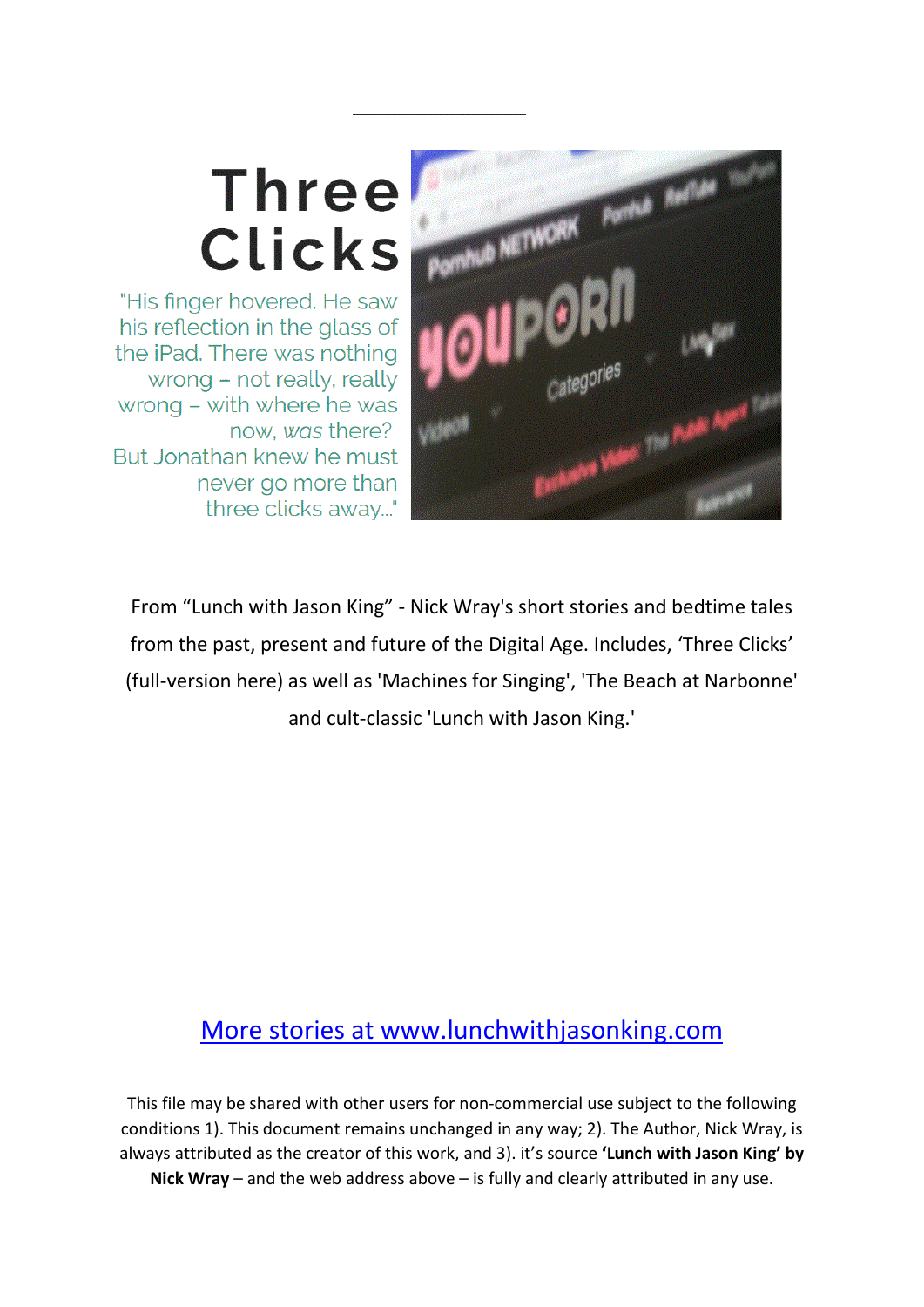

Short stories & bedtime tales from the past, present & future of the Digital Age by Nick Wray

"Dark & creepy, sexy and funny - a cult classic in the making..."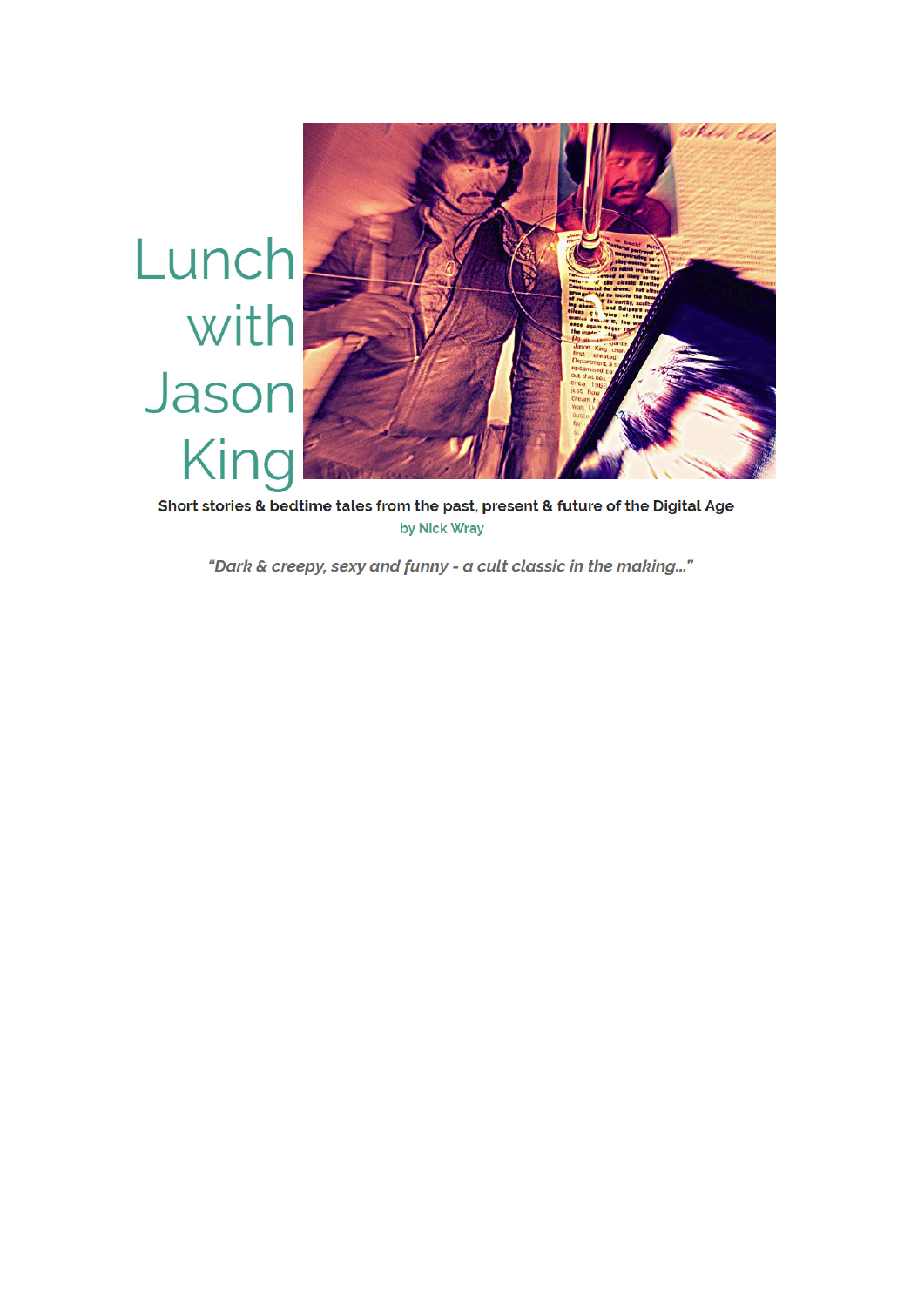### *Three Clicks…*

#### *[Please note, contains explicit language and imagery]*

He saw his reflection in the glass of the iPad. He wavered. His finger hovering. There was nothing wrong – not really, really wrong – with where he was now, was there? But Jonathan knew he must never go more than three clicks away.

'Ta da!' Their bedroom door burst open.

'Christ, Evie!' Jonathan felled his iPad face-down onto the duvet. He could feel the weight of the tablet through the bedclothes on his beating chest.

Jonathan's wife laughed. 'You look like you're going to have a heart attack… What's up?'

'Just… finishing stuff off for tomorrow. You know, staff appraisals…'

'For once fuck the office and fuck me instead, Jono!' Evelyn pursed her lips playfully. 'Ha! Sounds like the bathroom's free? See you in a minute. And try and switch off – *literally*, please?' she said looking at his iPad. Evie closed the door, humming the tune from a Candy Crush Saga that she'd absorbed from someone's leaky phone on the train ride home.

\*

He waited until he heard the shower start, and then undressed the device from his bedclothes. Where to begin? The cold, smeared glass window of his iPad offered up a table d'hôte of just desserts. It groaned with offers of facials and cream pies, solos, duos, tits and cocks. À la carte threesomes, foursomes, *moresomes*: orgies, gangbangs, gangnam style gangbangs – ginghamgangbangs probably, somewhere, he thought smiling to himself. Half sweetshop, half sweatshop, a world of wide-eyed women gobbling, choking, looking startled, stoned, cross, and sometimes, another click away, maybe in pain too? No, that was wrong. He didn't like that. But that was *four clicks* away. He never went there. But where he was, amongst amateurs, secretaries, Old School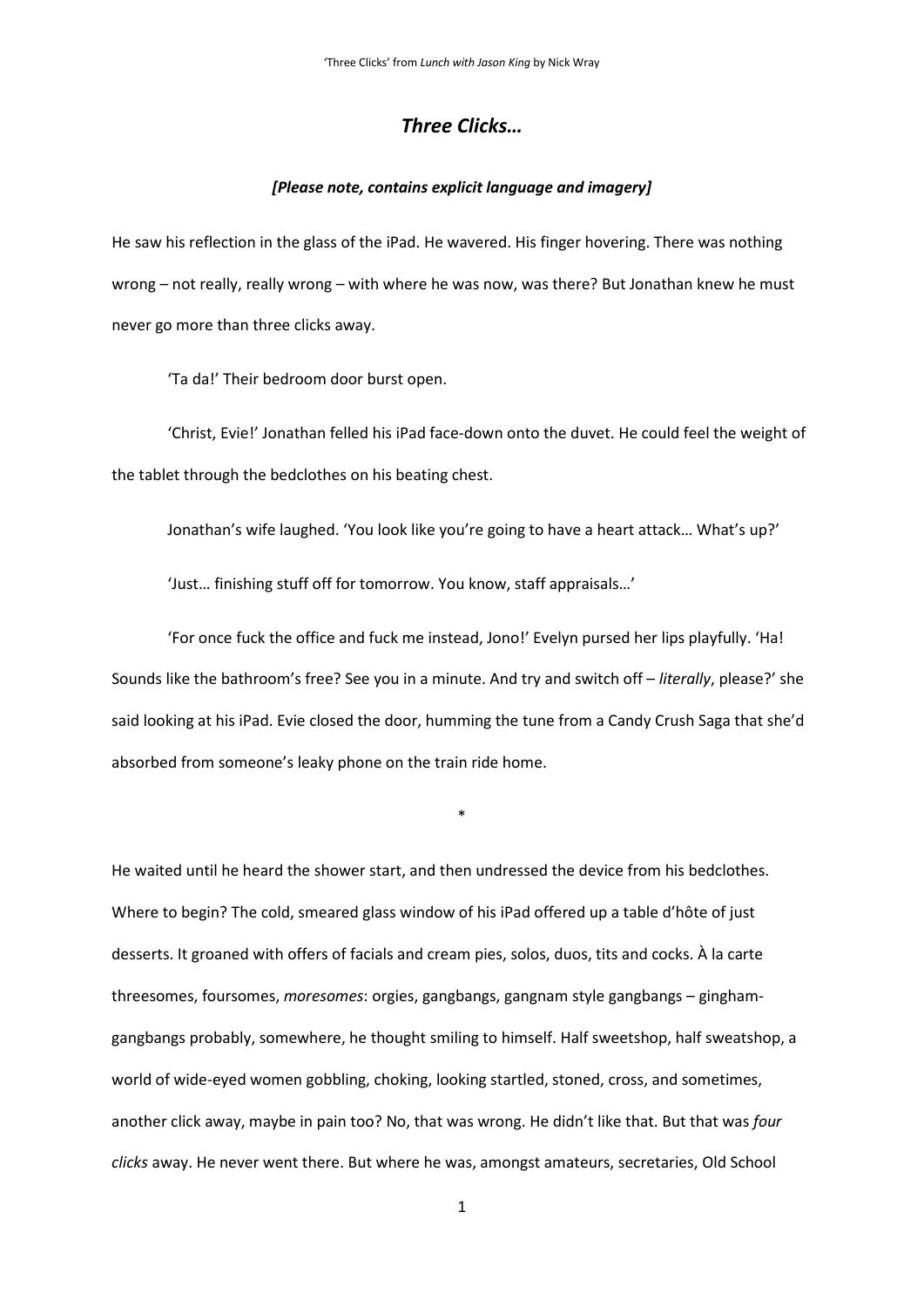French Maids and girls next door; mums, huns, teens and grannies. Here, amongst the bite-size videos of tens-of-thousands of women all, literally, at his finger-tips, no here he was fine, he thought.

'Not bad' she said out loud. Evelyn, pink and soft in the shower, examined herself. No. Not bad at all. Of course, Jonathan would probably like her *dressed* with some Baby Oil. Though he'd never admit that, would he? 'Perv', she said out loud laughing, then choking as hot water gushed into her mouth from the shower as she soaped herself with sweet smelling gel.

\*

'All right Evie?' shouted Jonathan.

'Fine. Just getting in a lather at the prospect...' cringing at her hammy ad lib. She stepped out of the shower. If only Jonathan could relax a bit.

Oil, then? Oil might help. Of course, it wasn't very practical, was it? Jonathan might think of himself as a bit of a *Guardian* reader, she thought, but she was still the one who did nearly all the laundry, wasn't she. And, with oil, you always picked up bits of, of what was it?; like grit, on your skin. No, definitely not oil, then.

It had been a shitty week. All her team's projects were late, again. A deluge of office e-mails, adding to her digital mire of Tweets, links to never-to-be-watched TedTalks, and pointless carbon copied reports which she'd have to keep, fossilising, somewhere on her hard drive.

*Breathe* she thought… and for a moment she was in the lemon grove, the one they'd walked in on their first holiday together. But the scent of citrus had evaporated from her mind by the time she caught herself thinking about the stink there'd be if she didn't get to grips with the quant- and qual- charts for Friday's presentation: 'The Family in the Digital Age'. Her MD, was flying over from the States, specially, just to hear it. So much for her personal stand on flying long-haul, she thought. How many billions of tons of  $CO<sub>2</sub>$  was all that responsible for,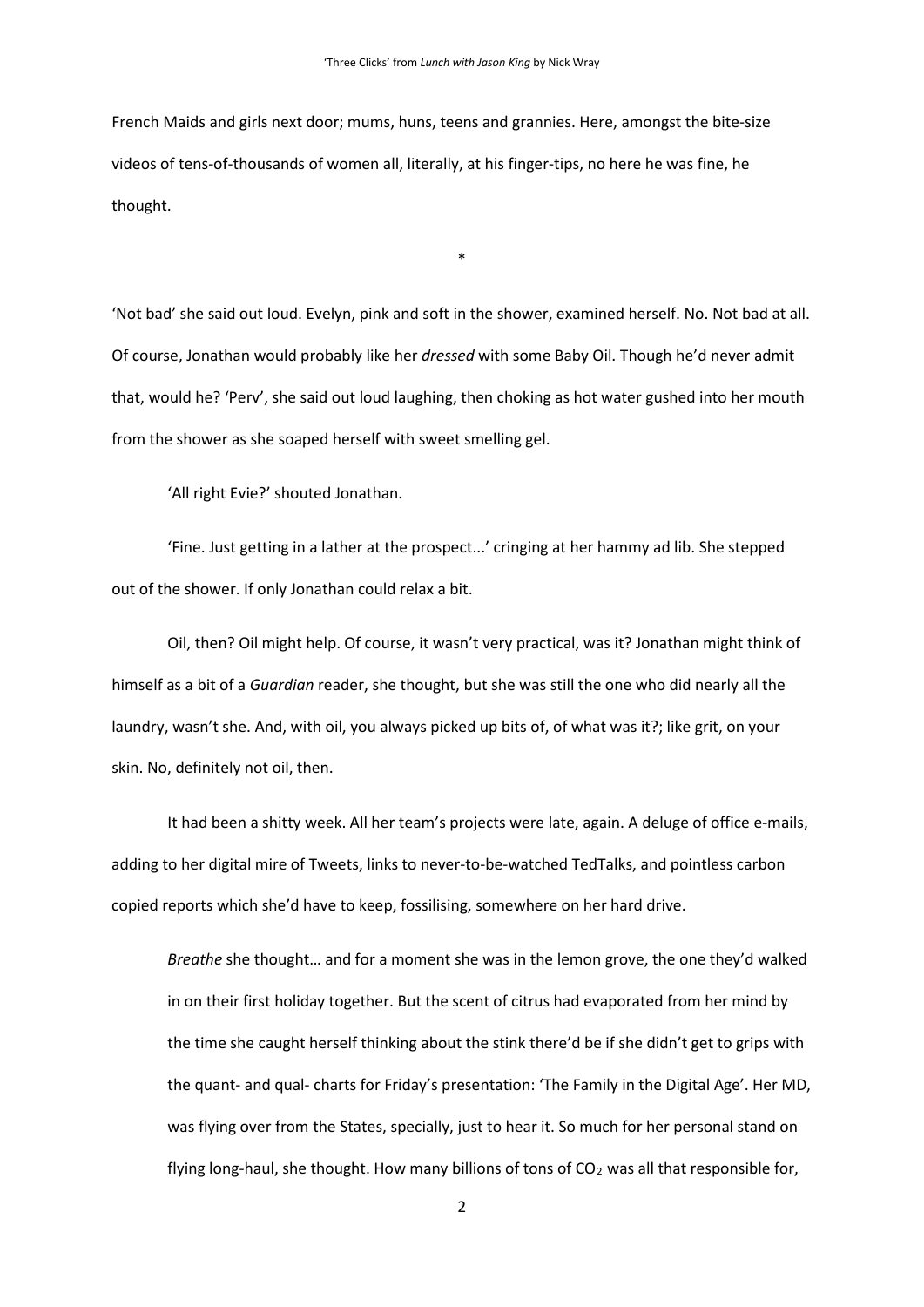she wondered? Why bother? Evelyn closed her eyes as she brushed the sable hairs on her cheek, stroking blusher gently into her face…

\*

An orgy was already unfolding in the bedroom. But it was all right. Wasn't it? He had doublechecked? Yes, he *had* selected *Incognito browsing*. Of course, he was only three clicks away, but he couldn't be too careful. With his job. He knew he really needed to look into *anonymous browsing*, Virtual Private Networks, the Dark Web, it was called it, wasn't it he thought as he fingered the button making a smiling secretary come to life on-screen. Admiring the tightness of the white blouse, the black patent heels (what was it about heels?). So corny. He wondered if a*ny* office still had *secretaries*, these days?

#### *Subject: 'URGENT - Employee Engagement Survey – Sexism in the Workplace' PPT attached.'*

Startled, for an instant Jonathan was back in the HR Department as the Gmail alert from his office assistant appeared before floating up off-screen into the ether. What on earth was she doing, his PA, working so late, he wondered?

Then, the woman in the video drew back from his gaze as she bent, 'point-of-view' style, over an office desk, a desk a bit like his, and slowly peeled down her knickers. Looking back at him blankly, performing in the same way as she had for tens of thousands of other men, looping forever, again-and-again, in repeat-after-repeat play. He knew it was just a video, but Jonathan felt a moment of jealousy as the secretary smiled, biting her lower lip in a way he'd never seen anyone do in life. Laughing coquettishly, she sucked on her finger, a red manicured nail disappearing into her mouth for the millionth time. It was harmless. Really. A bit of fun, wasn't it?

A distracting ad came to life. Storyboarding a middle-aged man grasping a young woman's pony tails from behind. A woman young enough to be the man's daughter – which was presumably the point, Jonathan thought, uncomfortably. The girl, the woman, the *actress*, as he told himself,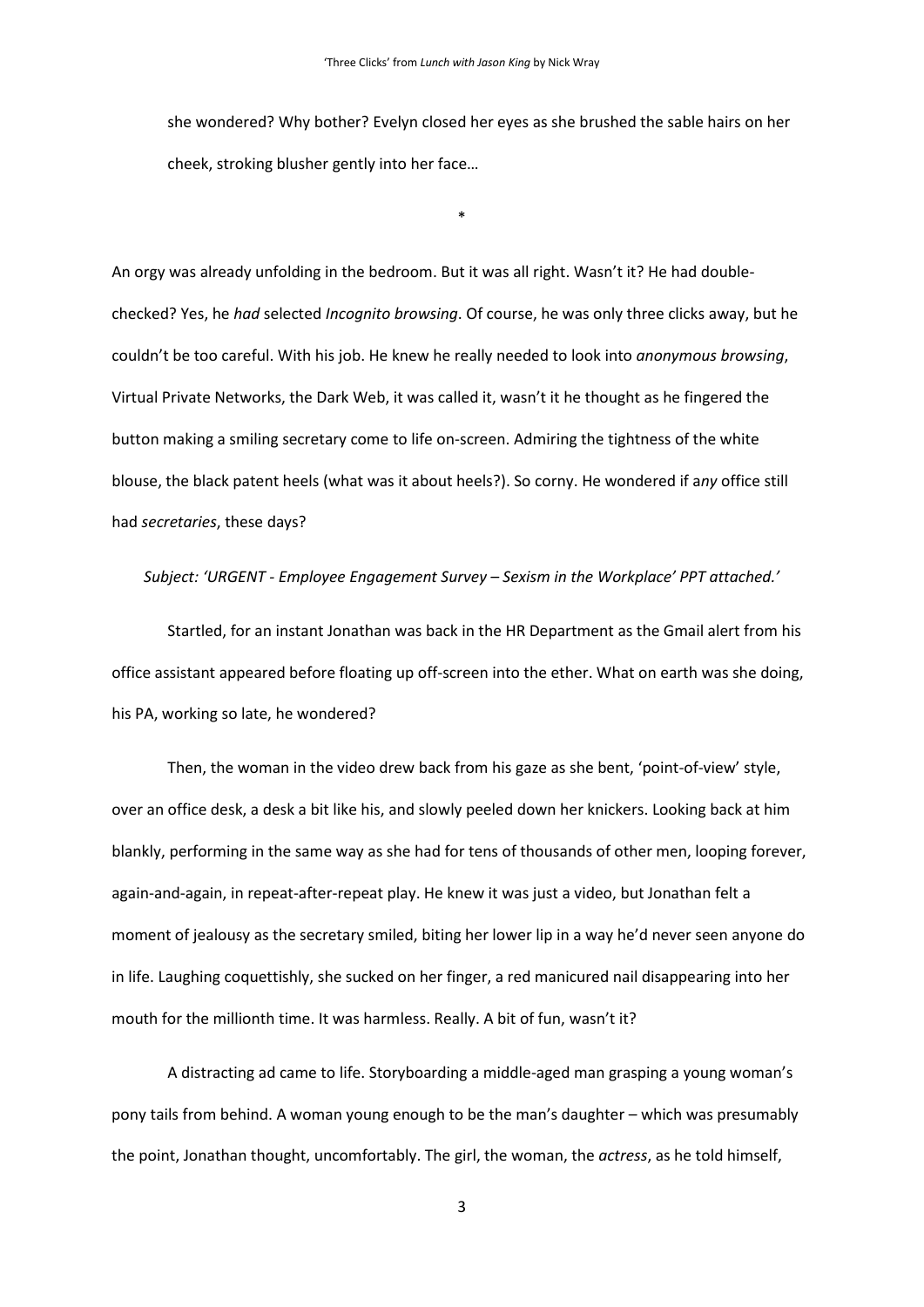was flinching in the man's grasp; feigning full-frontal fear. A promise of something stronger, something darker through the door of the animated gif just another clicks away.

'Won't be long.' Evelyn sang from the bathroom.

Jonathan jumped. 'OK.' His voice sounding strained, he thought.

'I hope you're not still on that thing, Jono?'

'No. Well, just checking email. It'll save time tomorrow.'

'Forgot to say, Jono. Your mum called today.'

*Over 60s Slappers Need Sex Now* demanded another on-screen ad which had appeared, abutting the now moaning secretary...

'What?' For a moment Jonathan couldn't help but see something of his mother's face in the graphic, which leered at him in a weird amalgam of wantonness alloyed with parental disapproval.

*Do they?* He wondered? 'Do the over 60s really need sex, *now*?'

'What did you just say Jonathan?' Called out Evelyn. He'd spoken out loud without even realising.

'I mean did she? Mum? She phoned? 'Fuck!' Jonathan twisted towards the bedroom door as it burst open. 'Poppy!'

'Nice to see you, too, Dad.'

'You two all right?' Evelyn called out from the bathroom.

'Fine, mum. Just keeping an eye on Dad'

'Good girl, Poppy. Somebody's got to.'

Jonathan, despite all his practice, was still fumbling, unsure if he'd clicked the iPad's 'sleep'

switch as Poppy threw herself on the bed next to her dad, wrapping her arms around his neck,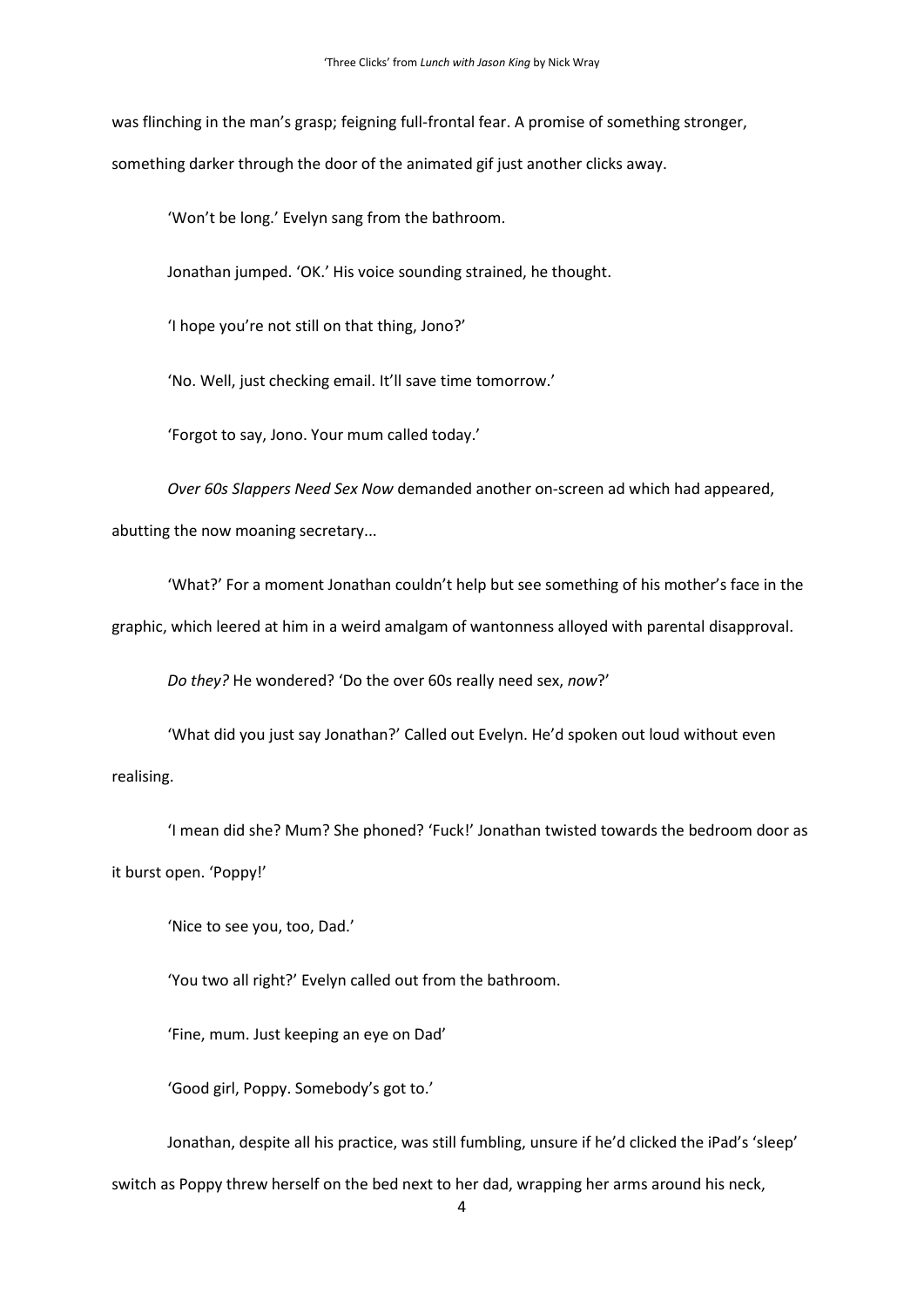before plucking the headphones from her Dad's ears. Jonathan squirmed as he pushed the virginal white buds into the duvet, trying to smother any moans and squeals which might be coming from the headphones.

'It's late. Why aren't you asleep, Poppy?'

'Bored. Why are you so grouchy, Dad? What you up to?'

'The, the…'

'…the *usual*, eh, Dad?'

'Poppy?'

'*Work?*'

'Yes. Work.' There was a pause. 'So…? How was, how was school?'

'All right.'

'That bad?' The concern in Jonathan's voice was genuine.

'Just because you pay megabucks for it doesn't mean it's any good, Dad.'

'We're trying to do our best for you, Poppy. It's why we both work the way we do.'

'Your choice. I didn't ask to go there.'

'You want to have choices, don't you? To be a professional woman?'

'Like Kim Kardashian? Or Miley Cyrus?'

'Funny. Come on. It's time to go to bed, Poppy. It's late.'

'Yeah. You've said that, Dad.'

'I'm tired. Your mum's tired.'

'Not too tired for mum to tart herself up for you tonight, though, Dad? Oooh, la, la!'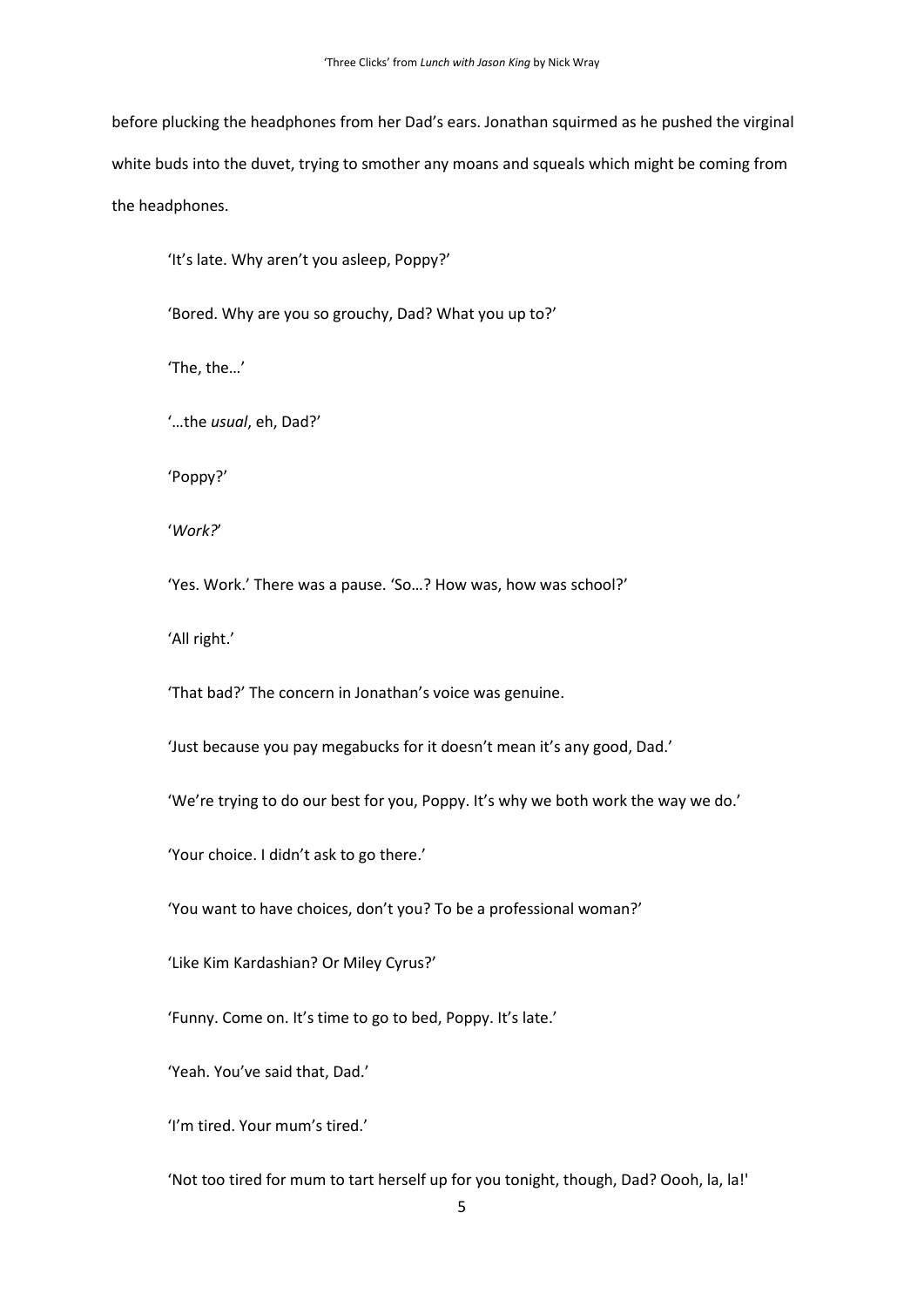'Poppy…'

'Dad...'

'Yes?

'…Daa-aaa-ad?'

'What, Poppy?'

'Dad… Mum says I can't stay over at Josh's party at the weekend.'

'We've done this. You are only 14.'

'All the other girls are going.'

'And the boys?'

'God, Dad! You're *so* old fashioned!'

'I know what men are like, Polly. I used to be one.'

'Dad. It's so unfair. I'll be the only one who isn't going.'

'I'll talk to your mother about it. If – and only if – you go to bed, *now*. It's late. I've still got things to do.' Jonathan said, glancing at his iPad.

'Thanks Dad. Love you.' Poppy planted a kiss on her father's head.

'God Dad! You really need to relax a bit. You are *so* stiff!', she said as she said as she stroked his face. 'Oh my god, Dad!'

'What? What is it?'

'OMG, Da-ad... You're actually starting to thin a bit, on top. Dis-gus-ting!' Poppy sprang from the bed giggling, turning to stick her tongue out at Jonathan before slamming the door shut as she left the bedroom.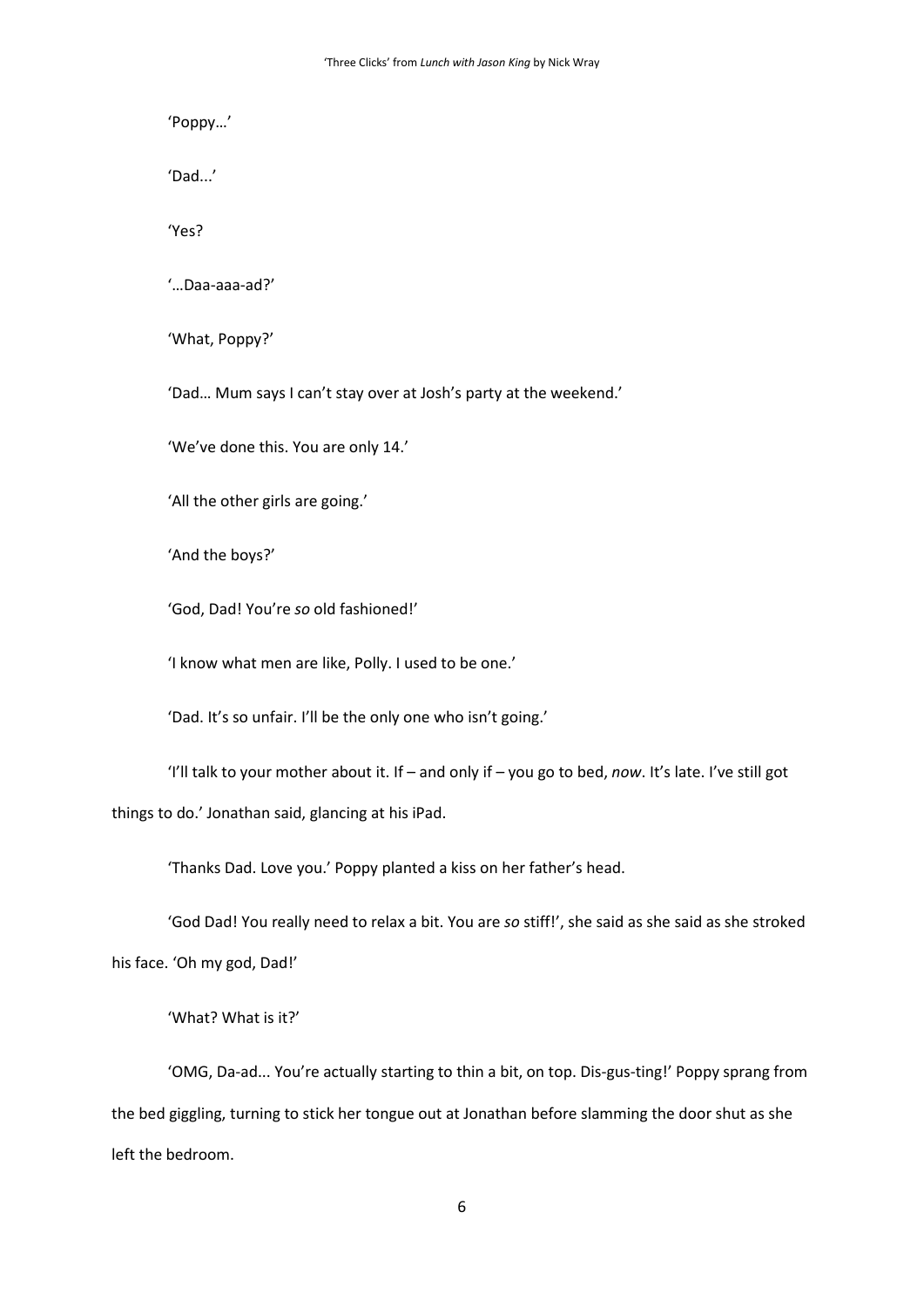Jonathan looked towards the ceiling then closed his eyes and breathed out deeply as he counted to 10 before easing the iPad up from his abdomen. Two women, frozen on their knees stared up at him wide-eyed, waiting for his command to continue.

'Shit!' Jonathan swore as the door swung open again.

'Forgot. Must show you, Dad. There's this great new Vine, piss-take of that old *Blurred Lines*  vid*.*

#### *'Vine? Blurred Lines?'*

'Doh Dad! What do you do with your iPad? Robin Thicke? The Inter-web? Hello!' Polly grabbed for the glowing screen in her father's hand.

'No!' Jonathan snatched the screen back from Poppy's small hands. 'I said *I'm working*: Go to bed. Now. It's late.' Jonathan was taken aback by the anger in his own voice.

'*Stress-sie*. All right, I'll use my own! Anyway, hate that pervy PVC case on yours!'

'It's leather actually.'

'It's horrible. Like something out of a fetish shop.' Poppy slammed the door as she left.

'Everything all right, you two?' Evelyn cried from the bathroom.

'Jonathan, closed his eyes and breathed deeply again. 'Fine. Yes. Everything's just… fine',

before flipping over the screen, again.

'I won't be long, Jono…'

'Take your time. Still finishing off, here'.

Evelyn would be back any minute and he still hadn't really seen anything. *Not really*. Nothing good, anyway. So… *Ratings*, or *Views*…? He scanned the A-Z category menu for a quick fix, not sure what we was really looking for, …hoping to recognise it when he saw it... …*Amateur*, *Anal* (no thank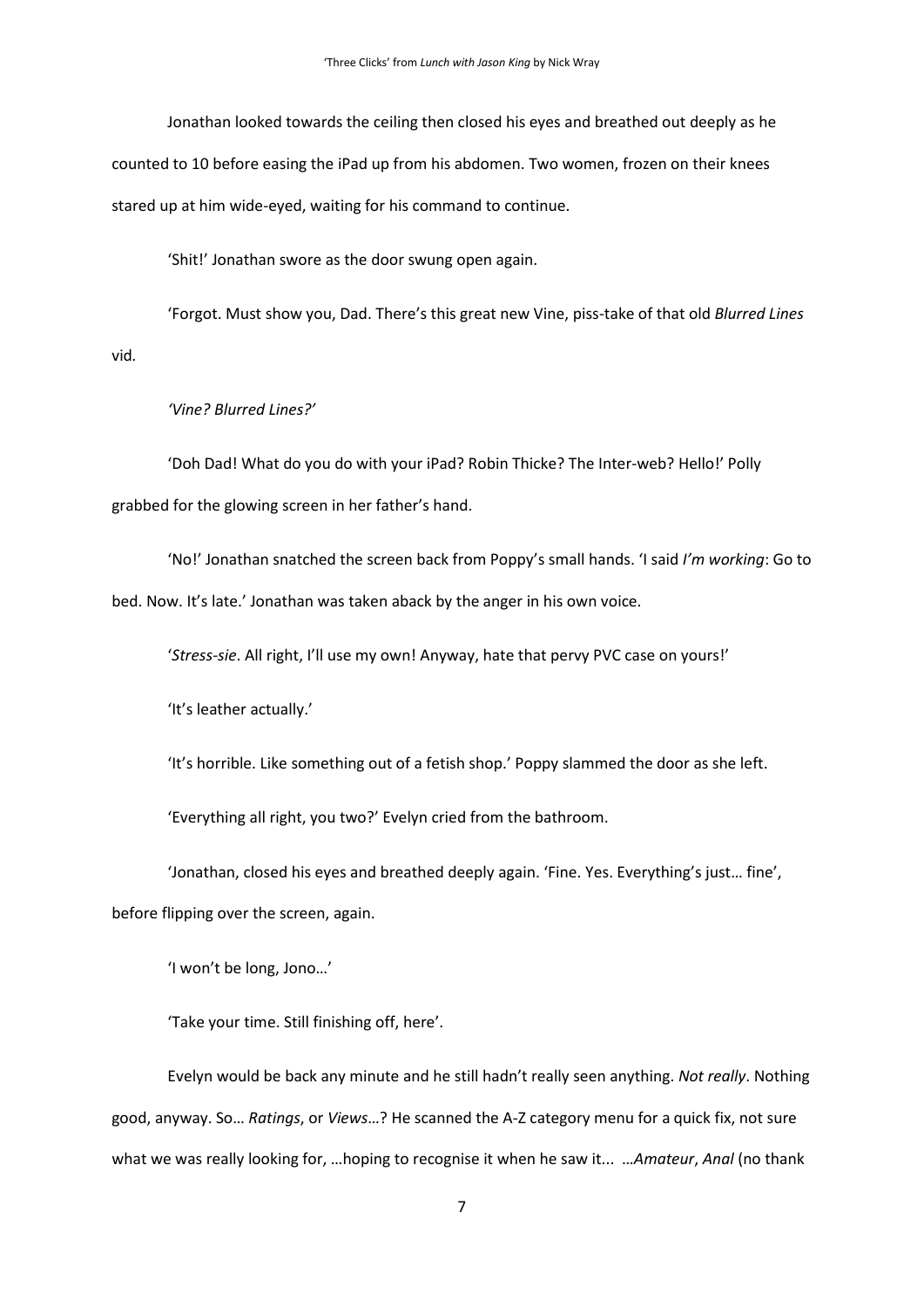you!), *Asian* – Shit! He had to finish that Diversity at Work report, too, before the end of the week, immediately wondering what would happen if a trace of his viewing were ever to be discovered at work on his silicon tablet? No, *Asian* certainly wouldn't do… *Big Butts*, *Blonde*, *Blow Job*, *Brunette, …*that was more like it. Ads screamed at him, now, '*click to see this ass in action*', flesh wobbling as it was pounded at merciless speed. It was tempting – the promises of a quick fix? But those ads were four clicks away. No. He was fine where he was. There'd be something just a scroll away… …'*College',*  the thought reminding him that he needed to Skype his son, soon, to ask how Fresher's Week had gone; …*Creampie*… he wasn't even going to look that one up, but felt simultaneously hungry and nauseous; *Fantasy*…

\*

…Evelyn opened her eyes, her pupils wide, humming that tune to herself, again. *Blurred Lines*, or something, wasn't it? Poppy would know. Evelyn wiped the condensation from the mirror. She hardly recognised herself. Yes. Her makeup looked good. Still got it in you, old girl. God, it must be getting late, she thought, licking her lips, desiccated from another day in the office, another day on another overcrowded train. Lippy? Why not – let's go the *whole hog*? She oinked out loud and then laughed, tasting wax and vanilla, feeling warmth flow through her body as she reddened her lips. Bit of dirty sex never did anyone any harm, did it? Evelyn opened her mouth, struck out her chin, and licked her lips.

…something that big would go in, would it, would it…? Jonathan half squirming, half-transfixed couldn't quite believe it. On-screen an anonymous hand held something bulbous. One end a bit like one of their never used rubber wine stoppers, the opposite end moulded into a pink, plasticky pig's tail. A fist poking, prodding the weird hybrid towards another anonymous woman in yet another video, facing away on her haunches. Then, just at the point of entry, the screen froze.

\*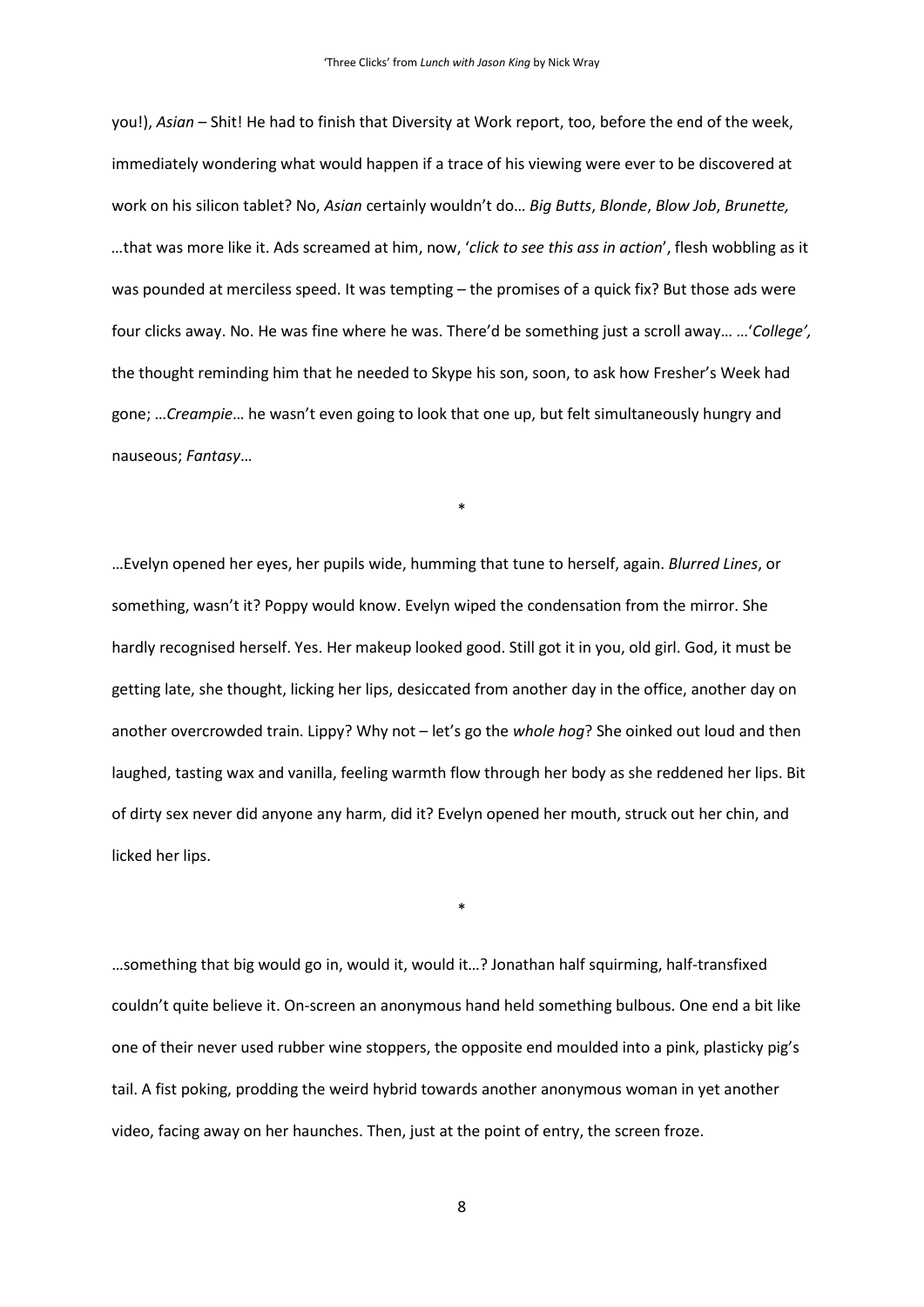'Poppy! Poppy!' Shouted Jonathan through their adjoining bedroom wall. 'Get off the Internet, now! *Please*. I'm trying to work.' Gagging and spluttering, the iPad displayed weird, broken choreography: grimacing faces and contorted limbs freezing one instant, reanimating then seizingup, again, into a pink and purple still life. A Francis Bacon rictus, screaming angrily in silence at Jonathan through the window of his iPad.

For a moment he stared at the grotesque portrait then, desperately, stroked at the 'play' icon, coaxing it to fast forward. Trying to scrub the video to the money shot – *money shot*, he'd heard that on a *kid's* TV programme recently. When did that start to happen? Some of the stuff people watched on their tablets on the train, these days, too, he thought. What was wrong with the world, today? At last, a hypnotic pink, spiral looking a bit like, well a pig's tail appeared on screen, signalling that the video was finally starting to buffer again. Turning, teasing, promising 25 lewd images-a-second, libidinous moments queuing obediently for his very own private view…

…Stockings? A corset, even? No, Evelyn, thought. Too much of a faff. It was midweek, after all. God, was that the time? She stared at Beauty. The sun bleached blue and pink; the curvy plastic of the oddly busty Sleeping Beauty figurine. The digital clock in its tacky base still, somehow, managing to count out all those years since their first holiday to Florida. A family mascot, a family joke, these days. At least, until Polly grew too old for it.

\*

No, too late in the day for a corset. That could rest a while longer in the bottom drawer, until her Prince Charming demanded it.

'Eyeliner?', she wondered, looking at the clock again. He did like that. Dirty bastard! She tried to laugh, but realised she was tired.

9

\*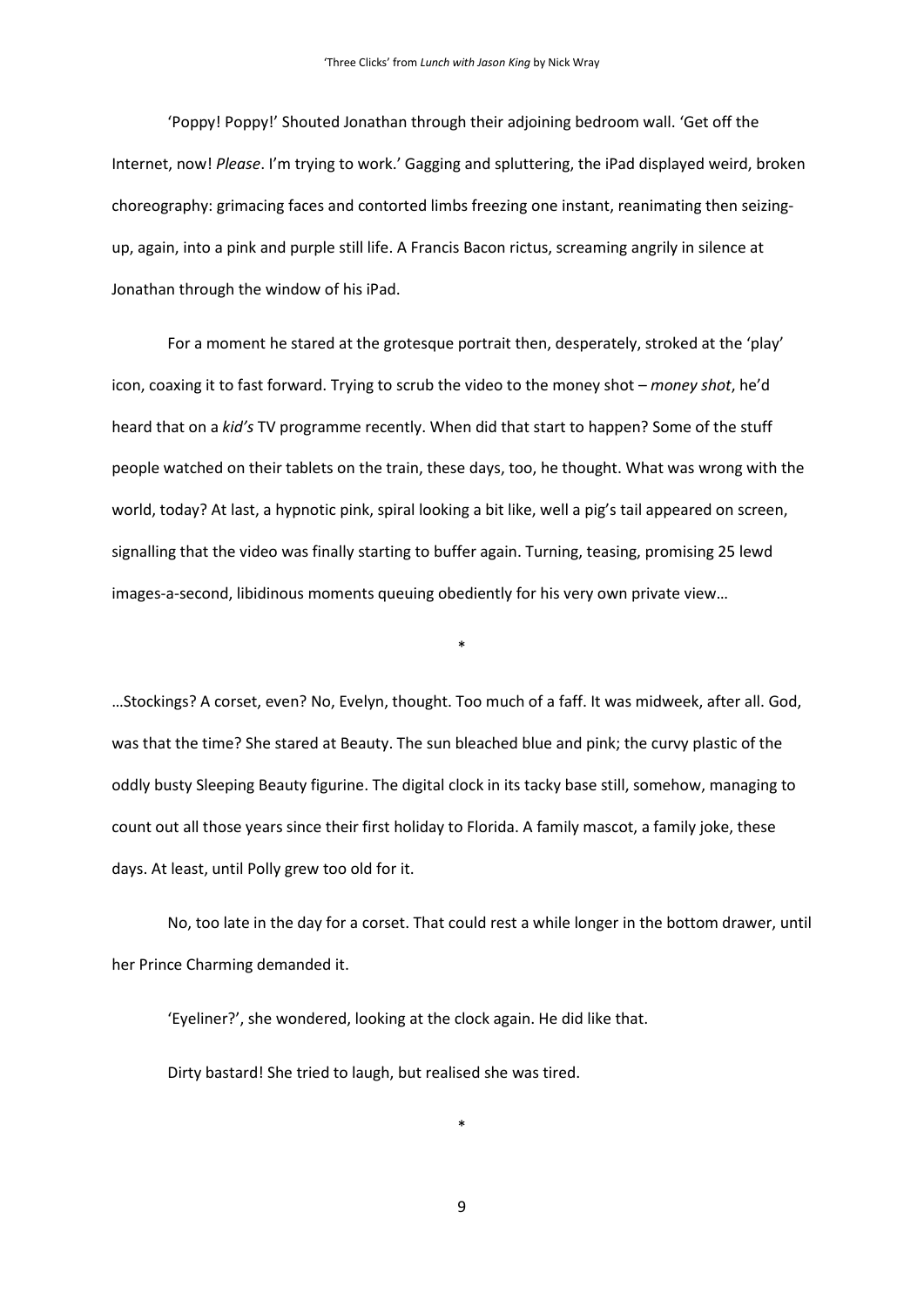…Jonathan still hadn't seen anything he wanted yet. Not really, he thought. He knew that he couldn't have long now before Evie's return. Jonathan's head was propped up awkwardly on three pillows. Duvet pulled tight under on his chin, iPad held angled away from his chest, but ready to be smothered, face-down, if there were any more interruptions. It was annoying as it meant he didn't have a free-hand. Did he ever have a free hand, these days, he thought?

'Da-dah!' Evelyn flung open the door.

'Fuck!'

'That was the idea…'

'That was quick! You've had a shower?'

'Well, I'm all... wet', she said laughing. 'I thought that I told you. Put that bloody thing away. I want a snog. And I want it *now*!'

That's it. Kill-switch engage for the evening, thought Jonathan, as – without looking – his fingers caressed his iPad's sleep button, this time successfully.

'You *do* work too hard!' Evelyn sat down next to Jonathan, stroking his hair gently as she spoke.

Of course she looked sexy, Jonathan thought. Really sexy… she always did. But it just wasn't, well, *Evelyn* beside him, now. Why couldn't they just cuddle, instead, tonight, he thought? Suddenly, ashamed at the warmth he could feel through her fingers, Jonathan grasped at Evelyn's wrists, angrily pulling her hands away from his face.

'Steady tiger… Hey! Jonathan. Fuck off, *that hurts!* What are you playing at?' Jonathan shocked at his own reaction, let go immediately.

'Sorry, sorry, sorry. It's work, it's… all this…' said Jonathan, pointing to his iPad. 'And you've made such an effort.'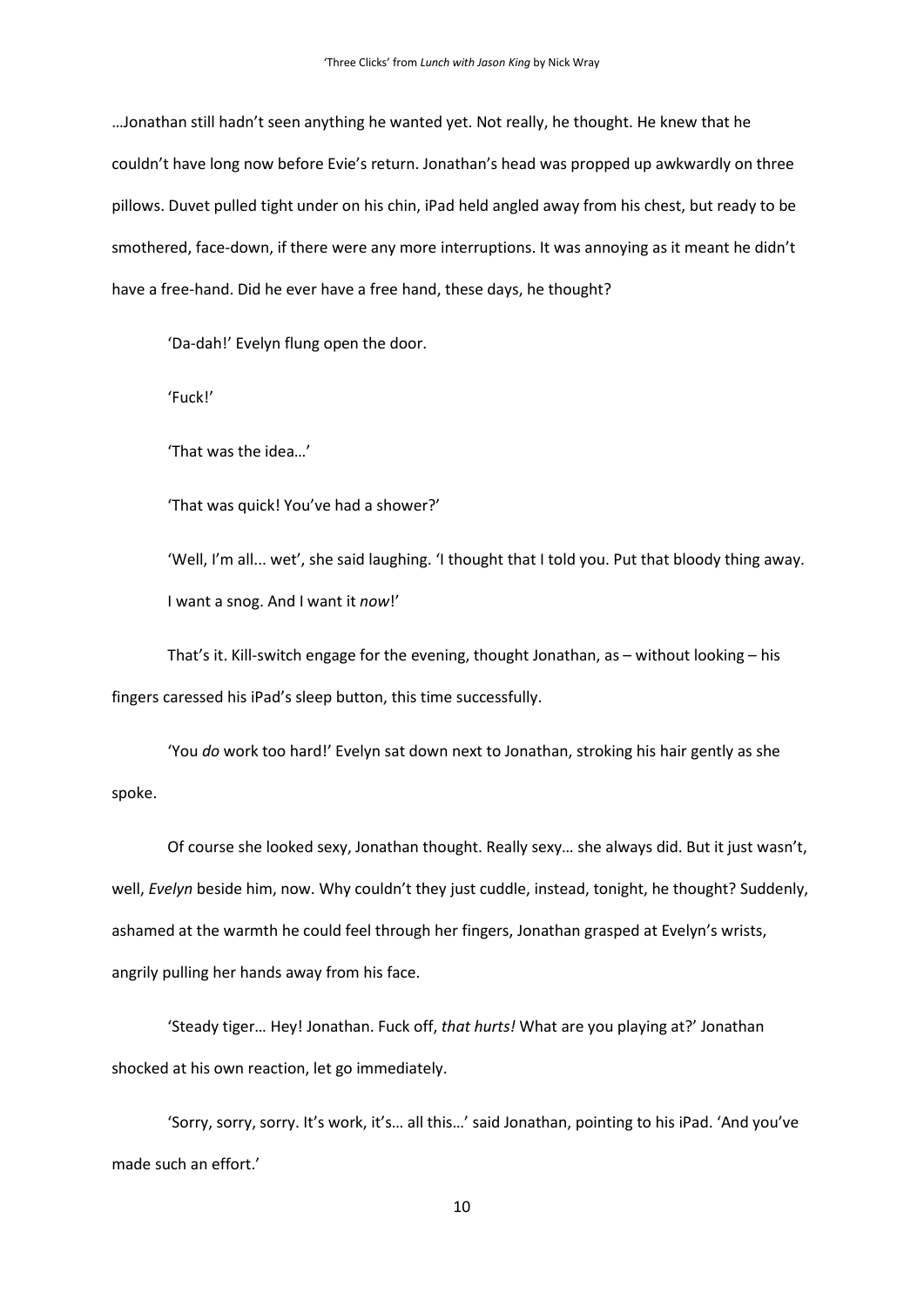'You make me sound like the Forth Bridge. Not that you ever seem to get up enough steam to come across me…', realising too late, that she'd not managed to say it *sotto voce*.

'Thanks.'

'Sorry Jonathan.'

'…No, I'm sorry. It's just. Polly's still up, isn't she, Evie? And I've been doing all this…' Jonathan nodded, again, towards the tablet. 'Couldn't we…? Maybe at the weekend..?'

Evelyn got up from his side of the bed. Aware her attempt at a conciliatory smile was already stiffening. As she tightened the belt on her dressing gown Jonathan couldn't help his gaze be drawn back to her nipples, pointing firmly through the silky fabric.

'Um, hello, Jonathan. My face is here! You're definitely not getting a blow job, if that's what you're thinking?'

'I'm not asking for a bloody blow job, Evelyn!' He sounded hurt. 'I'm just tired.'

'Yes, tired yourself out on that bloody thing.' Said Evelyn, gesturing at the iPad. 'Well. Please yourself. Your loss.'

'I said I'm sorry.'

'Forget it.' Evelyn was already wondering whether to change the pillow cases and duvet cover tomorrow or wait until the weekend. And thank goodness she, thought, she'd not bothered with the oil.

'No, I'm really sorry. For everything.' Jonathan sat up and kissed Evelyn on the forehead.

'Forget it, Jonathan. Think I'll read for a bit, though. Anything good you can share from your thing.' Evelyn said with a nod to the iPad.

'Everything on here's probably a bit dull, for you. No Mummy Porn, anyway.'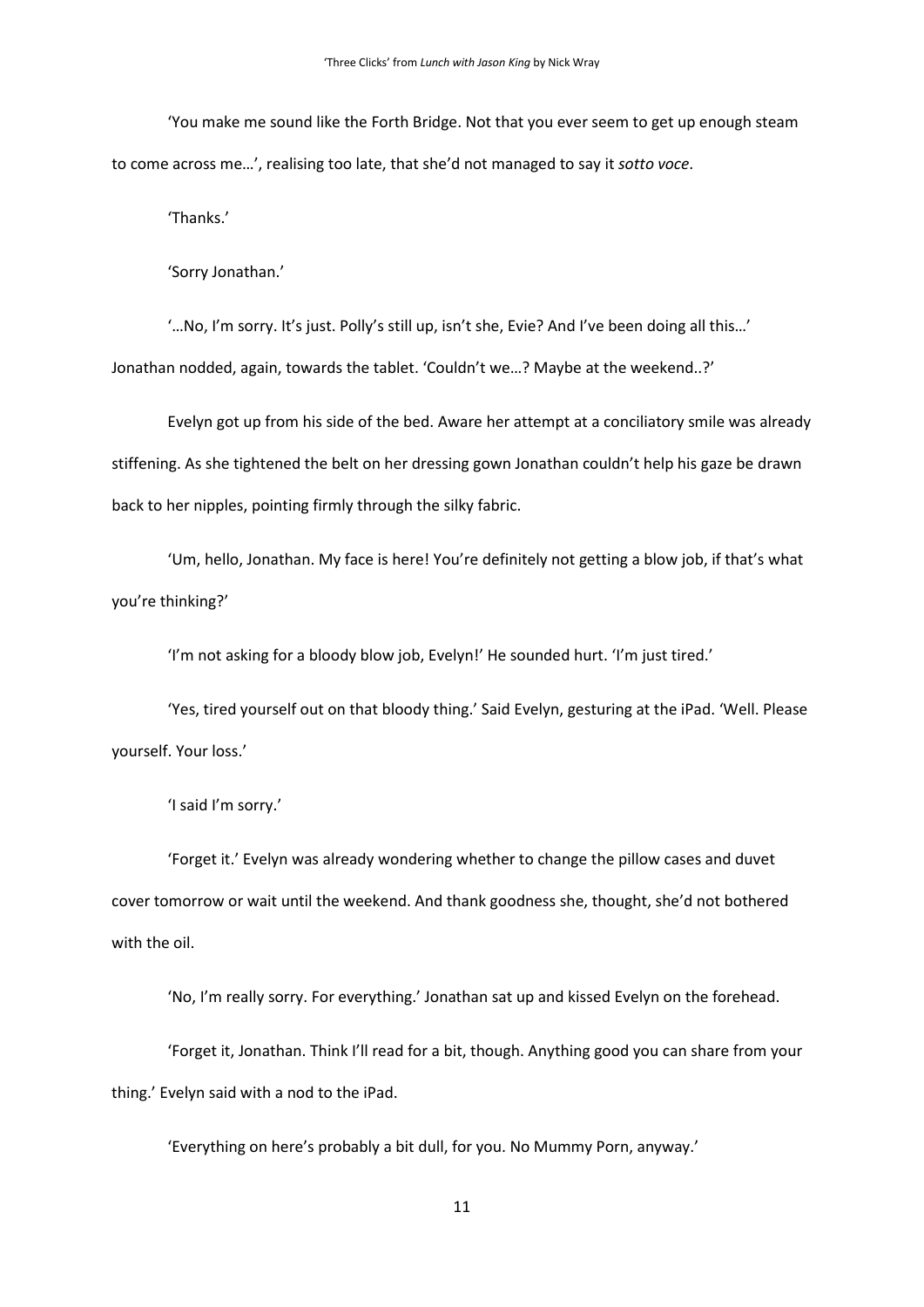'Quelle surprise…'

'Meaning?'

'Nothing, Jonathan.'

'Just don't see the attraction myself. Being a bloke and all…'

'Well, I meet the criteria, don't I, Jonathan?'

'For Mummy Porn?'

'Yes, Jonathan.'

'Well. You are a mother?'

' …and a *woman*? Go on. Download some for me? On Kindle. We could read it together?'

'And if someone saw it on here, at work? My battery's nearly flat, anyway.'

'You said it, Jonathan.' But the iPad felt warm, fat, tumescent to Jonathan's hands.

They looked at each other for a moment, pausing, expectantly, hopefully, before the smileand-kiss of another ritual 'goodnight' took over.

Jonathan turned away from his wife, gently stroking his hand across the metal base of his bedside light, sinking him into a pool of darkness. It was silly, but the way his hand magically stroked the brightness always gave him a comforting feeling, a feeling of being in control, again.

'*A demain.'* said Evelyn

'*A demain*.' said Jonathan, but by now addressing his iPad, as he leant down feeling for its power lead snaking amongst red-eyed transformers glowing in the nest of extension sockets beneath the bed.

12

\*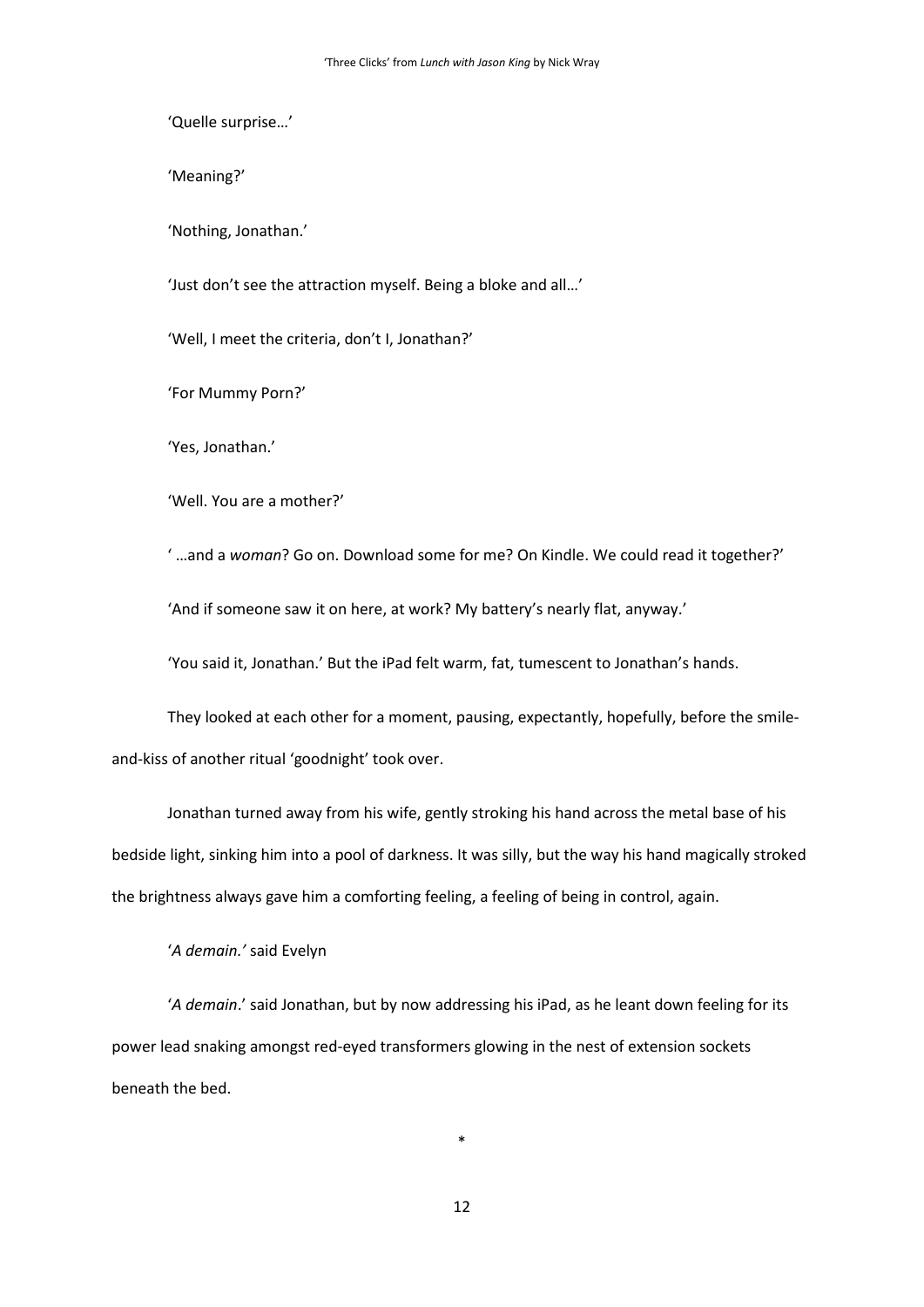Evelyn remained upright. Sitting in an island of cool light from her bedside lamp. Looking straight ahead as she thought. After some time had passed she turned towards Jonathan, his back now facing her. His snores yet to kick-in, but he was already breathing deeply in that way of his. A sure sign that he was gone. Jonathan's breath slowed further…

…A few more minutes then, once she was sure… Evelyn pulled her phone from her bedside drawer cradling it against her warm bosom as she looked over, once again, to check that Jonathan was asleep. It was going to be a long night, she thought as she tapped in her PIN. Selecting images from her phone and the cloud; Instagrams, Flickrs, picture perfect moments from their last 10 years': beaches, parties, moments of joy, splashing, leaping in the air, holidaying on some forgotten sunny shore. She'd actually been taking her lunch break at work, recently. To curate the images. Admittedly, nipping and tucking a few, here and there. 'Healing' any spots and blemishes, there. And, of course, cropping Jonathan out whenever he appeared. Just a few more and she'd be done…

And as she worked, Jonathan dreamed. A dream of walking down a suburban street, his shoes clicking noisily, as he passed by door after door. Each with ornately lettered, incongruous signs: *…Fetish, Fingering, Funny…*, one side, *Hairy, Handjob, Hunnies…* on the other, on-and-on, as he continued. And in each door a smeared stained-glass window looking onto rooms of writhing pink, plump, living flesh. Moving bodies that he could never quite make out, never quite see, or touch…

Meanwhile, as the night wore on, Evelyn, glancing across at Jonathan from time-to-time – pulling up the duvet to keep him warm – felt a frisson…

\*

…C*lick* – as one-by-one she read through the dozens of new messages in her DiscreteEroticEncounters account. God, there were so many! Stroking a profile picture, this way or that*…*